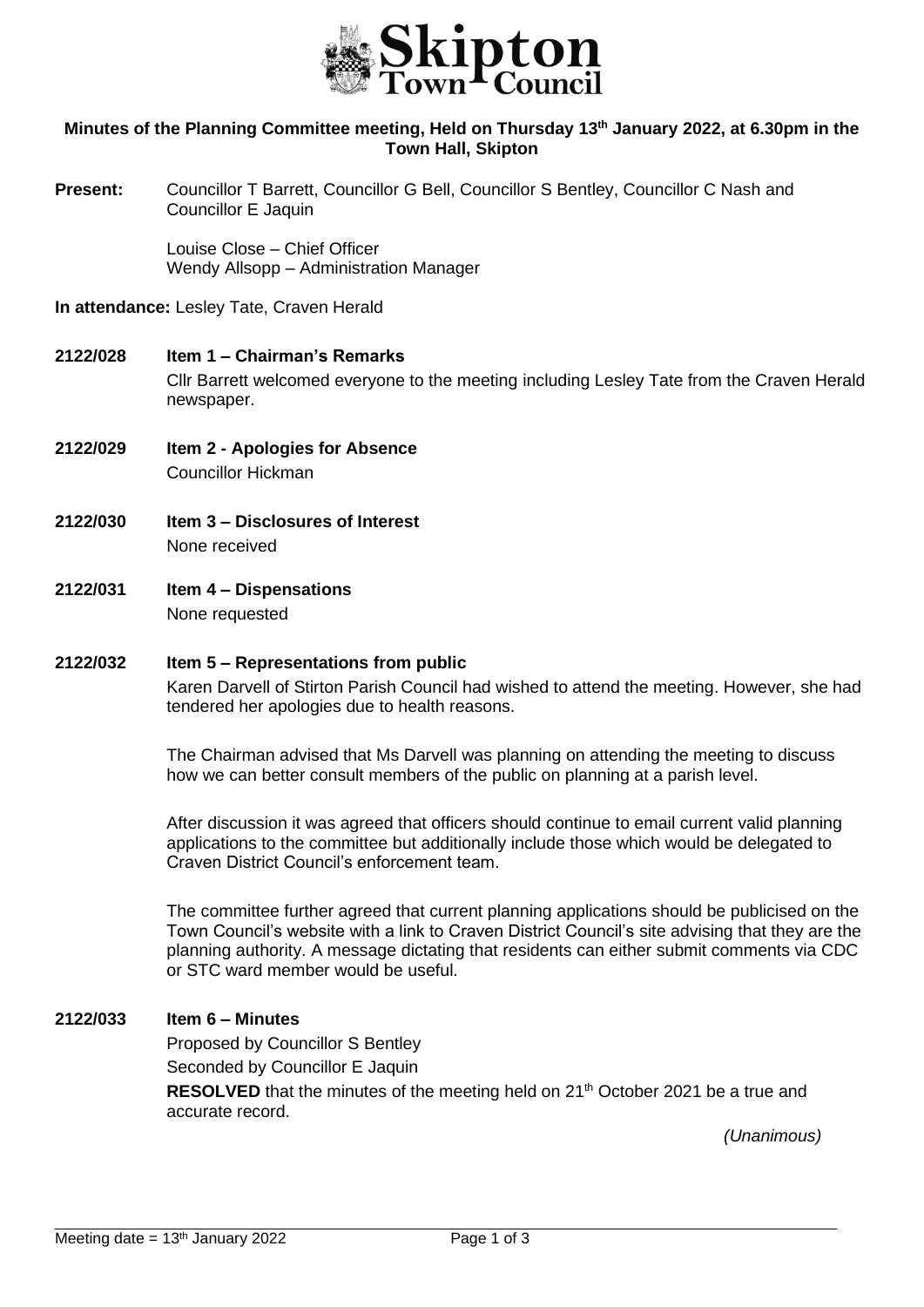## **SKIPTON TOWN COUNCIL 13th January 2022 18:30pm**

## **2122/034 Item 7 – To report and receive information arising from the minutes of items not on the agenda**

Sustainability Goals - Regarding agenda item 9 Cllr Barrett suggested that the total of 15 saplings to be planted to replace a mature tree could be impractical to some.

After consideration it was agreed that the council would recommend the planting of up to 15 saplings to replace 1 mature tree.

If more saplings were made available than could be accommodated on the existing site then the council would assist in finding a location for replanting.

Little Brook – The Deputy Clerk has received a response from Sharon Fox at NYCC Highways advising that the County Council is unable to provide signage or markings as this is a private road. The County Council would not, however, have any objection to the residents arranging this infrastructure themselves.

The Chief Officer would check the budget and then, if appropriate, suggest that the residents apply to the council for funding.

Craven Disability Forum – Councillor Jaquin has completed the survey on behalf of Skipton Town Council. He suggested that the committee prepare a supplement to this as he was unable to report fully.

Councillor Jaquin would circulate a draft report which members could add to if they wished.

#### **2122/035 Item 8 – Road Safety**

Shortbank Road - The Deputy Clerk has been in contact with Network Rail regarding the feasibility of installing a pedestrian walkway tunnel at the bridge. She has received a response from them asking the council to submit its plans for via its customer portal. As, at this stage, the council is not a position to do this, the Deputy Clerk will chase Network Rail for further assistance.

It was further suggested that officers should approach the developers of the new housing estates and CDC ward councillors regarding this matter.

## **2122/036 Item 9 – Street Naming consultation**

Regarding consultation reference SNN1790 - Land NW Of Wyvern Way Roundabout members made the following comments:

The site is the ancient horse-meadow or water-meadow of Skipton that flooded each winter to give rich grazing each summer for horses when they were 'put out to grass'. Known now as Waltonwrays it earlier had a similar name, the 'Walton' bit is a corruption of the original but was appropriate as Walton was a builder in Skipton and there is a Walton Street off Keighley Road. A wray was a name for a floodplain.